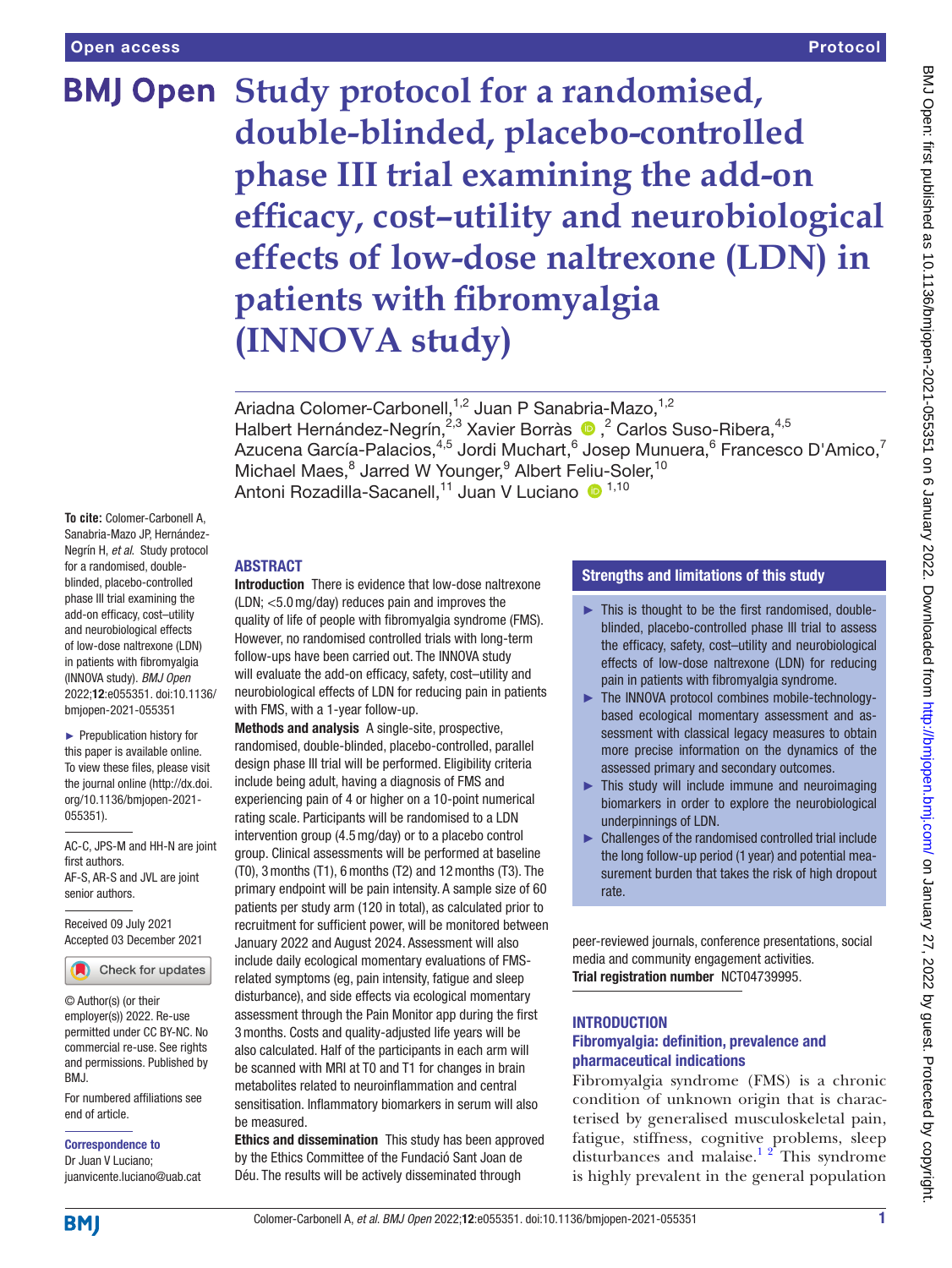$(2.7\%$  worldwide).<sup>[3](#page-8-1)</sup> Around 6% of adult patients who visit their general practitioner, and between 10% and 20% of those who visit rheumatology services, have FMS.<sup>[2](#page-8-2)</sup> In 2007, the U.S. Food and Drug Administration approved pregabalin as the first drug indicated for the treatment of FMS, and later approved duloxetine and milnacipran for this indication. However, the European regulatory authorities rejected the indication of these three drugs in the treatment of FMS given the small effect sizes in various studies and the associated adverse effects. $4-6$ 

#### Pathogenesis of FMS

Although the aetiological factors of FMS are not known, the primary hypothesis of the pathogenesis of this syndrome highlights the role of the central nervous system in the amplification of pain perception as well as in the development of comorbid symptoms such as sleep-related problems, fatigue, cognitive difficulties and emotional distress.<sup>178</sup> Structural brain alterations have also been found in patients with FMS. For example, lower volumes of grey matter have been observed in areas associated with the processing of stress (eg, parahippocampal gyrus) and pain (eg, anterior cingulate cortex, insula, prefrontal cortex, and primary and secondary somato-sensory cortices).<sup>[7](#page-8-4)</sup> Functional MRI alterations have been associated with self-reported pain intensity. Brain activity exhibited greater connectivity between different painprocessing areas (eg, insula and secondary somatosensory cortex), the default-model network in persons with FMS, as well as in the association between these areas and the pain levels reported by patients and the right executive attention network.<sup>[9](#page-8-5)</sup>

Altered functional connectivity has also been reported among various pain-inhibiting areas. $10$  Some studies have reported reduced levels of neurotransmitters involved in the regulation of the descending analgesic response (serotonin and norepinephrine) and increased levels of glutamate (Glu) and substance P in people with  $FMS$ .<sup>11-14</sup> For example, high levels of Glu have been reported in the posterior insula, posterior cingulate cortex and prefrontal ventrolateral cortex of patients with FMS when compared with healthy controls.<sup>15-19</sup>

Activation of the microglia could be a contributing factor to the alteration of Glu neurotransmission in FMS[.20 21](#page-8-9) The microglia is normally found in a state of rest but it is activated by a wide range of stimuli such as cell death, peripheral inflammation, chronic stress and infections.<sup>22</sup> Once activated, microglia release proinflammatory agents such as cytokines, excitatory amino acids and nitric oxide.<sup>23</sup> These inflammatory factors across multiple neural pathways can induce hyperalgesia, fatigue, depression and other symptoms which are known collectively as 'cytokine induced sickness behavior'[.24 25](#page-9-2) Microglia activation might trigger a series of actions that lead to an increase in Glu that ultimately results in synaptic dysfunction.[26](#page-9-3) A recent study using positron emission tomography<sup>27</sup> of translocator protein revealed a widespread cortical glial activation in patients

with FMS, which gives support to the role of neuroinflammation in the aetiology of FMS. In addition, there is evidence that chronic stress facilitates the 'priming' and exaggerated activation of the microglia.<sup>28</sup>

Although FMS is not considered a classic inflammatory disease, there is extensive evidence that immune pathways play a significant role in the pathogenesis and maintenance of the syndrome. Cytokines play a key role in inflammatory response and in boosting the nociceptive response due to their sensitisation actions, both on a peripheral and central level. $29-32$  Thus, there is evidence that FMS involves an imbalance in pro-inflammatory [eg, interleukin (IL)-1, IL-6, IL-17A and the tumour necrosis factor  $\alpha$  (TNF- $\alpha$ )] and anti-inflammatory (eg, IL-4 and IL-10) levels of cytokines that could lead to a low-intensity, chronic state of inflammation. Bäckryd *et al*<sup>30</sup> identified both neuroinflammation and systemic inflammation by evaluating levels of a broad panel of cytokines and chemokines in cerebrospinal fluid and plasma.

#### Low-dose naltrexone (LDN): a promising treatment for FMS

Naltrexone is an opioid antagonist medication used to treat opioid and alcohol dependency. The drug blocks mu-opioid receptors, the delta-opioid receptors and, to a lesser extent, the kappa-opioid receptors. There is promising evidence to suggest that naltrexone administered in low doses (ie, LDN;  $\langle 5mg/day \rangle$  is effective in the management of some pathologies which present with altered immune pathways, such as Crohn's disease, multiple sclerosis or FMS.<sup>33 34</sup> The immune-regulatory effect of LDN seems to be driven through the inhibition of the Toll-like receptor 4 (TLR-4) activity expressed in the membrane of various immune system cells (eg, microglia and macrophages).[33](#page-9-8) Moreover, due to a 'rebound effect', LDN could exert an analgesic effect that strengthens the endogenous opioid pain inhibitory system. According to this hypothesis, the low-intensity and intermittent blockade of the opioid receptors generated by LDN induces a compensatory mechanism that facilitates an increase in the production of endogenous opioids and greater sensitivity of the system to their effects.<sup>33 34</sup>

To date, the effects of LDN in patients with FMS have only been evaluated through crossover pilot studies that have yielded preliminary results. In the first study conducted with LDN in FMS, significant reductions in pain, stress and fatigue levels were observed.<sup>[35](#page-9-9)</sup> In a subsequent study, significant improvements in daily pain, satisfaction with life and mood were also observed. $36$  In another crossover investigation, the pre and post changes in the levels of plasma cytokines were evaluated over 8weeks. Significant reductions in a wide range of immune biomarkers were obtained (eg, IL-1β, sIL-1ra, IL-4, IL-6, IL-10, IL-17A and TNF- $\alpha$ ), together with a reduction in the pain levels and the severity of FMS symptoms.<sup>[37](#page-9-11)</sup>

While acknowledging the contribution of past studies into the field, these have included small sample sizes (n=8–31 participants) and crossover designs. Therefore, a single-site, prospective, randomised, double-blinded,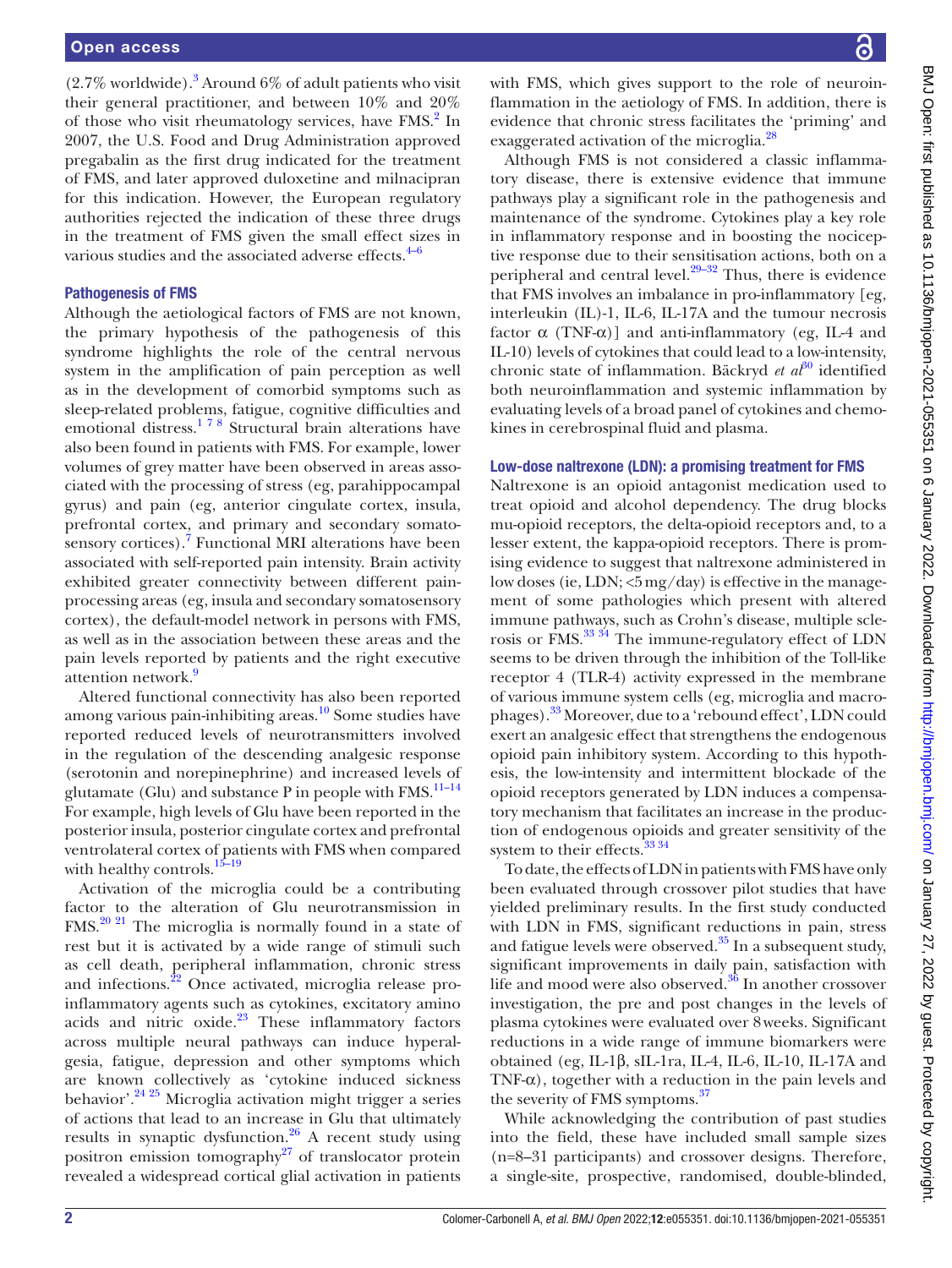BMJ Open: first published as 10.1136/bmjopen-2021-055351 on 6 January 2022. Downloaded from http://bmjopen.bmj.com/ on January 27, 2022 by guest. Protected by copyright BMJ Open: first published as 10.1136/bmjopen-2021-055351 on 6 January 2022. Downloaded from <http://bmjopen.bmj.com/> on January 27, 2022 by guest. Protected by copyright.

placebo-controlled study (RCT) with a sufficiently powered sample is presented here to conduct a methodologically robust investigation into the role of LDN in FMS. Specifically, the main objective of the INNOVA study is to evaluate the efficacy, safety and cost–utility, and neurobiological effects of LDN to reduce pain in FMS. There is currently no gold standard pharmacological treatment for pain reduction in persons with FMS. Therefore, in the present study, placebo will be used instead of another drug in the control group.

#### METHODS AND ANALYSIS Trial design

The randomised controlled trial (RCT) protocol has been developed following the Standard Protocol Items: Recommendations for Interventional Trials.<sup>38</sup> In addition, the RCT was approved by European Union Drug Regulating Authorities Clinical Trials (EudraCT; 2021- 002534-16). For reporting purposes, we will follow the guidelines of the Consolidated Standards of Reporting Trials<sup>39</sup> and the Consolidated Health Economic Evaluation Reporting Standards statement. $40$  INNOVA is a 12-month double-blind RCT with two arms: LDN versus placebo. LDN will be considered an add-on treatment to the usual care provided in the Spanish National Health System for FMS. For transparency and analytical reproducibility purposes, the dataset and data coding will be deposited in the Open Science Framework.

## Sample size

There are no previous RCTs about the efficacy of LDN for FMS; therefore, we estimated the sample size taking into account a previous LDN crossover study $36$  that had used self-reported pain as main outcome (the effect size was d=0.99). Thus, with a sample of 60 participants per arm, we aim to detect between-group differences with a significance level of 5% and a power of 80%. Allowing for a potential attrition rate of 20%, our final sample size is 60 participants per group. For the analysis of biomarkers (involving 50% of the sample), an initial sample size of 30 patients per arm is considered sufficient according to previous studies.<sup>3741</sup>

# Eligibility criteria

#### General selection criteria

All participants will meet the following inclusion criteria: women between 18 and 70 years; diagnoses of FMS according to American College of Rheumatology (ACR)  $2016$  criteria<sup>42</sup> by a rheumatologist; pain intensity ranked ≥4 out of 10 on a 10-point numerical rating scale in the past week; fluent in Spanish; provision of written informed consent; stable pharmacological treatment in the last 2months; and having a smartphone with android operating system for ecological momentary assessment (EMA). Potential participants will be excluded according to the following exclusion criteria: treatment with naltrexone, opioids, anticoagulants or central antihypertensives in

the last 3 months; diagnosis of severe medical/psychiatric disorders (eg, cancer, haematological diseases, abnormal hepatic/liver function, renal failure, suicide ideation, psychotic disorder); pregnant (or planning to become pregnant during the study period) or breast feeding; known allergy to naltrexone, naloxone or excipients; currently participating in other RCTs; ongoing litigation related to FMS.

## Additional selection criteria for the biomarkers and neuroimaging substudy (50% of patients in each study arm)

All participants will meet the following inclusion criteria: right-handed (for the neuroimaging tests); and no comorbid rheumatologic conditions (eg, rheumatoid arthritis, lupus). Potential participants will be excluded according to the following exclusion criteria: fever (>38°C); infection in the last 2weeks; vaccination in the last month; taking cortisone or anticytokine therapy; needle phobia or claustrophobia, metal implants or pacemakers; body mass index  $\geq 36 \text{ kg/m}^2$ ; smoking over 5 cigarettes/day; presence of acute pain (eg, headache or back pain) unrelated to FMS on the day of the scan.

#### Recruitment strategy, procedure and randomisation

Patients diagnosed with FMS with an appointment at the Rheumatology Service of Parc Sanitari Sant Joan de Déu (St. Boi de Llobregat, Spain) will be invited to participate in the study and will be asked to attend a screening evaluation with a research assistant and a clinician. Once the informed consent is obtained, the clinician will review the study selection criteria to confirm eligibility. The week after, a face-to-face assessment (T0) including clinical history and variables related to the use of services will be conducted with those patients meeting all the eligibility criteria. Only the participants that are included in the biomarkers substudy will require an additional blood extraction and neuroimaging scan, which will be performed in the following 3–5days. Participants will be given a sealed envelope with an identifying code which they will have to take to the pharmacy service. There, they will be given the dose of the corresponding drug (according to the randomisation) for the first 3 months (90 tablets). As shown in the patients' flow chart ([figure](#page-3-0) 1), further in-person evaluations will be performed at 3 months (T1), 6 months (T2) and 12 months (T3). Neurobiological variables will be obtained at T1 using the same protocol as in the baseline assessment (T0).

Participants will be asked to abstain from taking any analgesic or anti-inflammatory drug in the 72hours prior to the blood extractions/scans. All patients, including those who do not participate in the biomarker substudy, shall be subjected to a blood test at baseline. Participants will return to the pharmacy service every 3 months and will be given the assigned amount of LDN/placebo for the following 3 months (approximately 90 tablets). Unconsumed tablets will be returned for treatment adherence monitoring. The randomisation to conditions will be conducted by a biostatistician from the Clinical Trials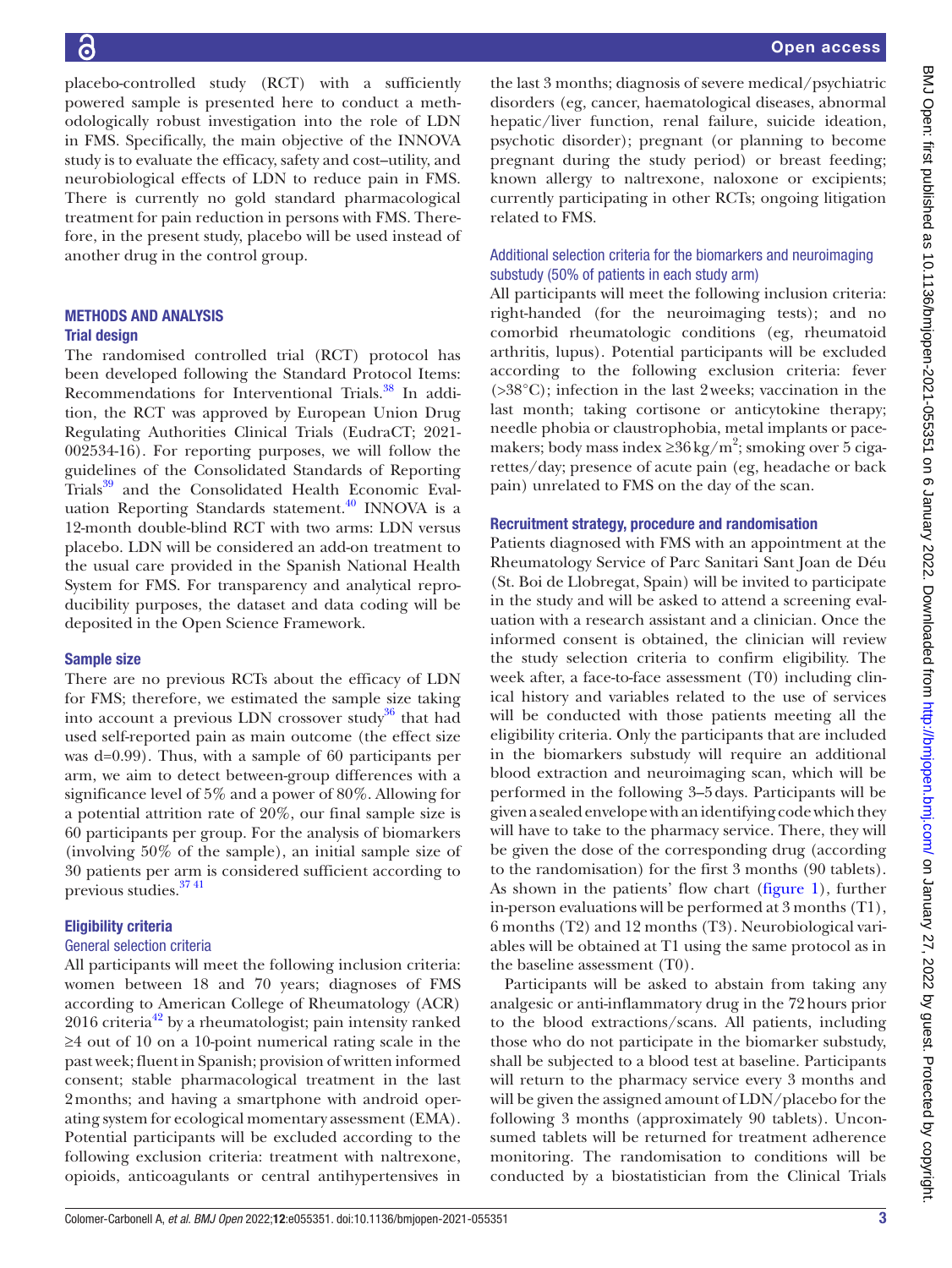

<span id="page-3-0"></span>

Unit of Fundació Sant Joan de Déu who has no involvement in the eligibility screening, enrolment and treatment processes. The computer-generated randomisation will apply a permuted block design to ensure that the study arms are balanced taking the biomarkers substudy eligibility criteria into account. As this is a double-blind RCT, neither the patient nor the evaluator or the clinician will know to which treatment arm each patient has been assigned. Only the clinical trial pharmacist who stores and delivers capsules, but is not involved in patient care, will know the allocation.

#### Data management, central monitoring and audit

The clinical data entry, data management and central monitoring will be performed with REDCap. An independent Clinical Research Organization (CRO) will be responsible for overseeing the intrastudy data sharing and storing process. Any modifications in the study protocol will be communicated to the CRO.

## **Treatments**

#### Low-dose naltrexone

The intervention group will take one 4.5mg naltrexone tablet (lactose-free) daily for 12 months before going to sleep.

## Placebo

The control group will take the placebo daily for 12 months (a film-coated tablet identical to the LDN and filled with a lactose-free filler). For the control arm, the same guidelines will be followed.

In order to maintain the external validity of the study and for ethical reasons, the study participants' active treatments will be unchanged by this clinical trial. In Spain, chronic pain management is mainly managed by general practitioners in regular consultations. These generally consist of face-to-face appointments with a duration of 5–10min in which the clinicians monitor the physical and, ideally, the emotional status of the patient. General practitioners usually provide advice prescribe pharmacotherapy (pain killers, hypnotics, antidepressants, etc) or refer patients to pain units in tertiary hospitals when more specialised pain management procedures are required. The frequency of consultations is based on the type of disease and its severity. In this study, usual care will be the same as in routine daily practice, without any modifications. In addition, participants will be allowed to withdraw from this study for any reason at any time without detriment to the provision or quality of their usual care. If a severe adverse event (AE) occurs, unblinding will be possible and study participation will be discontinued. If the adverse effects are tolerable, the treatment will be administered until the end of the study. All these events will be recorded and reported at the end of the study.

## Study measures

All participants will be assessed with a computeradministered battery of measures using the REDCap software (see [table](#page-4-0) 1).

# Measures for sociodemographic characteristics, clinical features and screening

A *sociodemographic questionnaire* will be used to obtain information about the following variables: gender, date of birth, marital status, living arrangements, educational level, income level and employment status.

The *Clinical data* interview will be used to collect information about history and duration of FMS symptoms, as well as family history of medical/mental illness. Information regarding comorbidity with other diagnosed physical-psychiatric conditions and the type and dose of current drugs will be checked from medical records.

The *Fibromyalgia Survey Diagnostic Criteria*[43 44](#page-9-16) is a 6-item self-report measure of the core FMS symptoms according to the latest revision of the ACR 2016 criteria.<sup>[42](#page-9-15)</sup> It includes two subscales: the Widespread Pain Index, which is used to identify the presence of pain in 19 body areas in the last week, and the Symptom Severity Scale, in which the three major FMS symptoms (fatigue, 'fibrofog' and waking up tired) are assessed along with three additional symptoms (pain in the lower stomach, depression and headache). A total score is obtained by adding the two subscales. This total score ranges from 0 to 31, where higher values indicate greater FMS severity.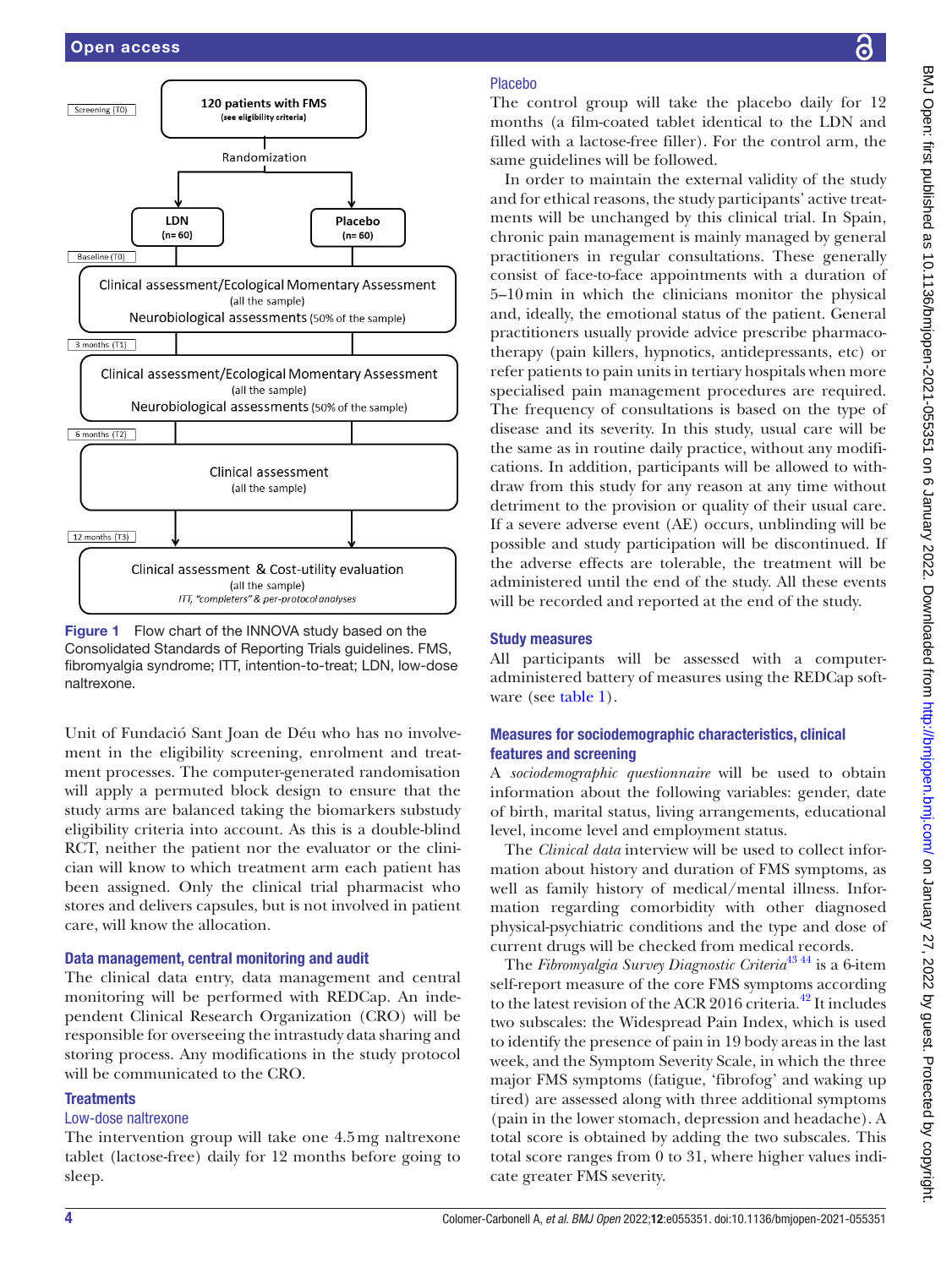<span id="page-4-0"></span>

| Time points for data collection<br>Table 1                        |               |              |              |              |
|-------------------------------------------------------------------|---------------|--------------|--------------|--------------|
| <b>Measures</b>                                                   | T0 (baseline) | $T1(3-m)$    | T2 (6-m)     | T3 (12-m)    |
| Sociodemographic, clinical and screening measures                 |               |              |              |              |
| Sociodemographic data                                             | X             |              |              |              |
| Clinical data (years of evolution, comorbidities, etc)            | $\mathsf{X}$  |              |              |              |
| FSDC screening and secondary outcome measure<br>(fibromyalginess) | X             | X            | X            | X            |
| Primary outcome measure                                           |               |              |              |              |
| NRS (pain intensity)                                              | X             | X            | X            | X            |
| Secondary outcome measures                                        |               |              |              |              |
| FIQR (functional impairment)                                      | X             | X            | X            | X            |
| DASS-21 (anxiety, depression, and stress)                         | X             | $\mathsf{X}$ | $\mathsf{X}$ | $\mathsf{X}$ |
| MISCI (subjective cognitive impairment)                           | X             | X            | X            | X            |
| WHODAS 2.0 (disability)                                           | X             | $\mathsf{X}$ | $\mathsf{X}$ | $\mathsf{X}$ |
| GAD-7 (general anxiety/worry)                                     | X             | X            | X            | X            |
| Other measures                                                    |               |              |              |              |
| EQ-5D-5L (quality of life)                                        | X             |              |              | X            |
| CSRI (medication consumption and service receipt)                 | X             |              |              | $\mathsf{X}$ |
| PGIC and PSIC (impression of change)                              |               | X            | X            | X            |
| ACTTION checklist (adverse events throughout the trial)           | $\mathsf{x}$  | $\mathsf{X}$ | $\mathsf{X}$ | $\mathsf{X}$ |
| Pain Monitor app (EMA)                                            | X             | X            |              |              |
| Physiological variables                                           |               |              |              |              |
| Immune biomarkers                                                 | X             | X            |              |              |
| Neuroimaging                                                      | X             | X            |              |              |

ACTTION checklist, Analgesic, Anesthesic, and Addiction Clinical Trial Translations, Innovations, Opportunities, and Networks; CSRI, Client Service Receipt Inventory; DASS-21, Depression Anxiety Stress Scales-21; EMA, ecological momentary assessment; EQ-5D-5L, EuroQoL 5 Dimension 5 Level; FIQR, Fibromyalgia Impact Questionnaire Revised; FSDC, Fibromyalgia Survey Diagnostic Criteria; GAD-7, Generalised Anxiety Disorder 7-Item Scale; MISCI, Multidimensional Inventory of Subjective Cognitive Impairment; NRS, Numerical Pain Rating Scale; PGIC and PSIC, Patient Global Impression of Change and Pain Specific Impression of Change; WHODAS 2.0, 12-item interviewer administered version of the WHO Disability Assessment Schedule 2.0.

#### Primary outcome measure

The *Numeric Rating Scale*<sup>[45](#page-9-17)</sup> is a unidimensional measure of pain intensity mainly used for adults. The most frequently used version is an 11-point numeric scale (a horizontal bar or line) scored from 0 ('no pain') to 10 ('worst pain imaginable'). Time frames vary between studies. In the present study, respondents will be asked to report average pain intensity over the last week.

#### Secondary outcome measures

The *Revised Fibromyalgia Impact Questionnaire* (FIQR)<sup>[46](#page-9-18)</sup> includes 21 items that are answered on a 0 to 10 numerical scale in which higher scores indicate greater functional impairment. The questionnaire asks about the previous 7 days. The items are distributed into three domains: physical impairment, overall impact and severity of symptoms (ie, pain, energy, stiffness, sleep quality, depression, memory issues, anxiety, pain to the touch, balance problems and increased sensitivity to noises, lights, smells or temperatures). A total score is obtained by summing the three subscale scores. This can range from 0 to 100. Higher scores indicate greater impairment. The Spanish version of the FIQR has obtained high internal consistency estimates  $(\alpha=0.91-$ 0.95), adequate test–retest reliability indices (r=0.82) and good construct validity.<sup>[47](#page-9-19)</sup>

The *Depression Anxiety Stress Scales-21* (DASS-21)<sup>48</sup> is a self-report scale developed to discriminate between features of depression (anhedonia/low positive affect), anxiety (physical arousal) and stress (psychological tension/agitation) in clinical and non-clinical samples. The DASS has been validated in patients with FMS.<sup>[49](#page-9-21)</sup> Responders are required to indicate the presence of a symptom over the previous week. Each item is scored from 0 ('did not apply to me at all over the last week') to 3 ('applied to me very much or most of the time over the past week'). There are seven items on each of the three subscales: depression, anxiety and stress. Therefore, total scores in each scale can range from 0 to 21. Higher scores indicate more severe levels of depression, anxiety and stress. The Spanish version showed adequate internal consistency for depression ( $\alpha$ =0.84), anxiety ( $\alpha$ =0.70) and stress  $(\alpha=0.82)$ .<sup>[50](#page-9-22)</sup>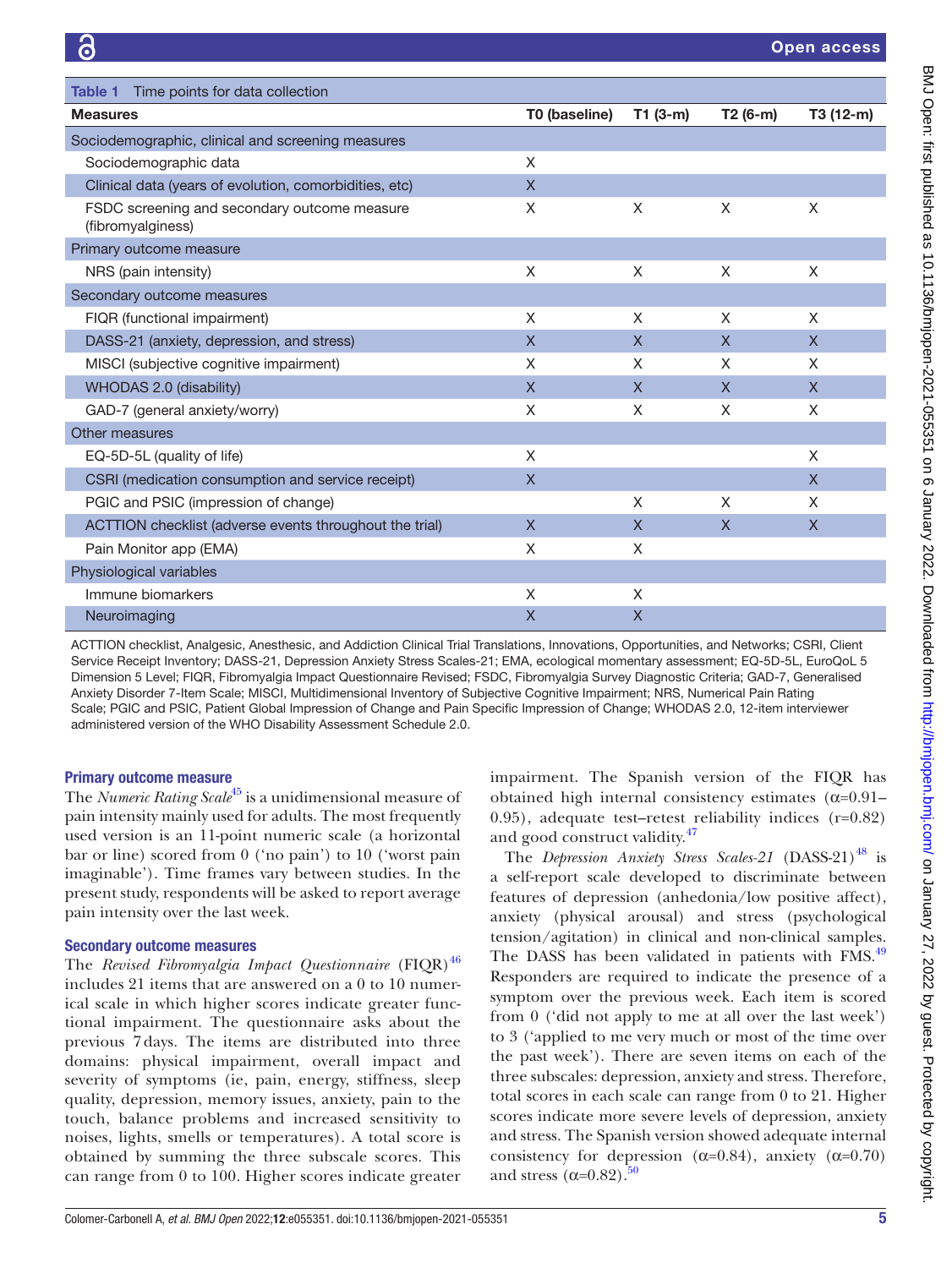The *Multidimensional Inventory of Subjective Cognitive Impairment* (MISCI) $^{51}$  $^{51}$  $^{51}$  is a 10-item self-report measure of subjective cognitive dysfunction (ie, fibrofog) in FMS. Each item is scored from 1 ('never') to 5 ('very often') and the total score ranges from 10 to 50. Lower scores indicate higher cognitive dysfunction. The MISCI showed excellent internal reliability, low ceiling/floor effects and good convergent validity with a similar measure. The Spanish version of the MISCI had sound psychometric properties  $(\alpha=0.91$  and intraclass correlation coefficient, ICC= $0.88$ ).<sup>52</sup>

The *WHO Disability Assessment Schedule 2.0* (WHODAS  $2.0$ )<sup>53</sup> is a 12-item self-report measure of the level of difficulty experienced taking into consideration how they usually do the activity. This includes the use of any devices to assist them and/or the help of a person. In each item, individuals estimate the magnitude of the disability during the previous 30 days using a 5-point scale scored from 1 (none) to 5 (extreme/cannot do). The total score ranges from 0 to 100. Higher scores reflect greater disability. The 12-item WHODAS 2.0 has sound psychometric properties in patients with  $FMS.<sup>54</sup>$  $FMS.<sup>54</sup>$  $FMS.<sup>54</sup>$ 

The *Generalized Anxiety Disorder 7-Item Scale* (GAD-7)<sup>[55](#page-9-27)</sup> is a 7-item self-report measure of pathological worry. Each item is scored from 0 ('not at all') to 3 ('nearly every day'). The total score ranges from 0 to 21, where higher scores reflecting greater anxiety symptoms. The GAD-7 has sound psychometric properties  $(\alpha=0.92 \text{ and } ICC=0.83)$  in patients with FMS in previous studies.<sup>[56](#page-9-28)</sup>

#### Other measures

The *ACTTION AE* is a *reporting checklist* used to measure safety and benefit-risk of a clinical trial.<sup>57</sup> The Safety and Benefit-Risk Reporting and Evaluation Working Group of the Analgesic, Anaesthetic, and Addiction Clinical Trial Translations, Innovations, Opportunities, and Networks (ACTTION; [http://www.acttion.org\)](http://www.acttion.org) public–private partnership with the FDA developed an AE reporting checklist that will be used in the present study.

The *EuroQoL* (version EQ-5D-5L)<sup>58</sup> is a health-related quality of life questionnaire that consists of two parts. In the first one, the individual's difficulties concerning mobility, self-care, pain/discomfort and anxiety/depression are evaluated. In the second part, the perceived health is assessed by means of a Visual Analogue Scale ranging from 0 to 100. The EQ-5D-5L scores will be used to calculate the quality-adjusted life years (QALYs) during the follow-up period by adjusting the duration of time affected by the health outcome by the value of the utility.

The *Client Service Receipt Inventory* (CSRI)<sup>[59](#page-9-31)</sup> is a selfreport tool used to collect retrospective data on medication consumption and service receipt. Patients are asked to bring their daily medication prescriptions and information about pain-related drugs (analgesics, antiinflammatories, opioids, muscle relaxants, antidepressants, etc) is recorded. This includes the name of the drug, the dosage, total number of prescription days and daily dosage consumed. Concerning service receipt,

patients are asked about the total appointments for accident and emergency services, total number of general inpatient hospital admissions, number of diagnostic tests administered and total appointments with healthcare professionals for pain management (family physicians, nurses, social workers, psychologists, psychiatrists, group psychotherapy and other community healthcare professionals). The CSRI will be administered on two occasions: at baseline and at 12-month follow-up, both referring to the previous 12 months. Medical records will be checked to verify the accuracy of the collected data.

The *Patient Global Impression of Change* measures meaningful change in overall status and the *Pain Specific Impression of Change*<sup>[60](#page-9-32)</sup> measures the perception of pain improvement. The most frequently used scale is a 7-point numerical scale scored from 1= 'much better') to 7= 'much worse').

#### Ecological momentary assessment

Pain intensity and other pain-related variables (eg, depressive-anxious symptoms and activity level) can fluctuate during the day and across days depending on personal and environmental factors. Collecting selfreported data prospectively and closer in time to its occurrence substantially improves the accuracy, reliability and quality of data. EMA has been successfully performed in patients with a variety of physical and mental prob $lems.$ <sup>61 62</sup> There is growing evidence indicating that well-designed smartphone apps can be easy to use and well-tolerated even in relatively old pain populations, with compliance rates as high as  $85\%$ .<sup>61</sup> In this RCT, we will use the Pain Monitor (Monitor de Dolor, by its Spanish name) app $^{63}$  to assess a wide range of variables (see items in [table](#page-5-0) 2) twice a day (once in the morning and once in

<span id="page-5-0"></span>

| <b>Table 2</b> List of items administered via Pain Monitor app |                        |   |  |  |
|----------------------------------------------------------------|------------------------|---|--|--|
| <b>Items</b>                                                   | <b>Morning Evening</b> |   |  |  |
| Pain intensity                                                 | X                      | X |  |  |
| Fatigue                                                        | X                      | X |  |  |
| Perceived control over pain                                    | X                      | X |  |  |
| Depression                                                     | X                      | X |  |  |
| Anxiety                                                        | X                      | X |  |  |
| <b>Stress</b>                                                  | X                      | X |  |  |
| Sleep disturbance                                              | X                      |   |  |  |
| <b>Activity level</b>                                          |                        | X |  |  |
| Interference with leisure activities                           |                        | X |  |  |
| Interference with work-related activities                      | X                      |   |  |  |
| Adverse effects                                                |                        | X |  |  |
| Rescue medications                                             |                        | X |  |  |

The Pain Monitor app automatically informs patients when to respond (by default, at 11:00 and 19:00) using a push notification system, but patients can respond with a margin of 2hours from given times. Collected data are stored on a secure server at the Jaume I University, Spain.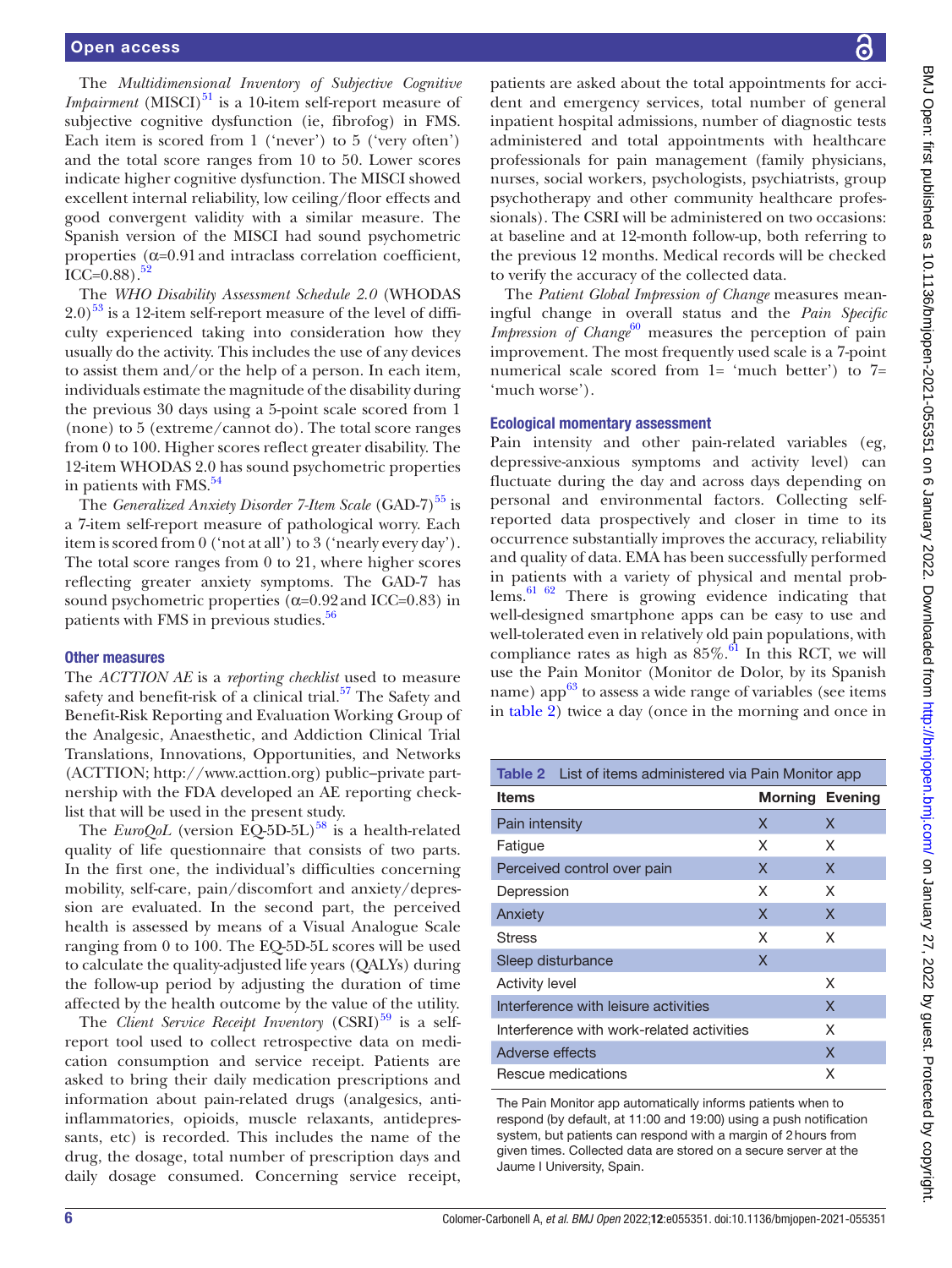the evening, at convenient times along the week) during 120 days. The app and the data will be stored on different servers with different domain names and connected locally only (the server containing the data does not have Internet access). According to a recent meta-analysis,  $64$ EMA-completion rates are higher among elderly patients compared with younger patients. Considering that the majority of FMS patients in our study are not expected to be young and that the EMA item battery does not require a long response time (<1min), it is expected not to place an excessive burden on participants.

# Inflammatory biomarkers

After obtaining the blood sample, it will be allowed to coagulate for a minimum of 30min at room temperature. It will then be centrifuged for 10min at 1000g. The resulting serum will be stored at −80°C during the same morning of extraction until it is ready to be analysed. All samples (at T0 and T1) will be analysed in a single analytical batch to reduce interassay variability (approximately 15%). The serum levels of IL-1β, sIL-1ra, IL-4, IL-6, sIL-6r, sgp130, CXCL-8, IL-10, IL-17, TNF-α and high-sensitivity (hs) C reactive protein will be evaluated. $^{29}$  For the quantification of the cytokines, the Milliplex reagents from the company MerckMillipore will be used and analysed using a Luminex platform. The high sensitivity multiplex kit will be used: Human High Sensitivity T Cell, catalogue number: HSTCMAG28SPMX11, adapted to the aforementioned cytokines. The hs-PCR will be quantified using turbidimetry in an Olympus AU5400 auto-analyser. These biomarkers will only be evaluated at baseline (T0) and 3months (T1) for the following reasons: (1) there is evidence of significant inflammatory changes at 8 weeks with  $LDN<sup>37</sup>$ ; (2) this results in lower risk of dropout (vs evaluating them at 6 or 12 months); (3) conducting at least two measures allows to use the change between baseline and 3months as a mediator of long-term clinical changes; and (4) budget constraints.

# **Neuroimaging**

The scans (protocol duration: approximately 30min) will be performed in a Phillips Ingenia 3T MRI scanner with a 32-channel head coil at Hospital Sant Joan de Déu (Esplugues de Llobregat, Spain). To examine cingulate, insular, amygdalar, occipital, angular, parahippocampal and prefrontal grey matter volume, we will use voxel-based morphometry (VBM). We will also use surface-based morphometry (with FreeSurfer calculation of cortical thickness, surface area and local gyrification index) for examining cortical abnormalities. Additionally, Glu, glutamine, myo-inositol, N-acetylaspartate, choline and creatine (and creatinine ratios) levels will be analysed using magnetic resonance spectroscopy. Specifically, we will conduct the following processing for the regions of interest according to the corresponding hypotheses. For VBM, we will apply a bias field correction, tissue segmentation with SPM12 plus normalisation with Diffeomorphic Anatomic Registration Through Exponentiated Lie

algebra (**DARTEL**). We will use both unmodulated and modulated grey matter images to convey complementary volumetric information. We will use FreeSurfer ENIGMA pipelines to perform the VBM. In addition, we will quantify metabolites concentrations using LCModel (V.6.3-1J). We will only include high-quality spectra, defined as signal-to-noise ratio >15, Cramer-Rao lower bounds< 15% and full width at half-maximum of metabolites <0.07. The spectroscopy analysis will account for the effects of cerebrospinal fluid and grey matter within the voxel, and interindividual differences in cortical grey matter.

# Statistical analysis

The main analysis will compare the effect of LDN versus placebo on the primary outcome (pain intensity at T1). Data analyses will be performed following an intention-totreat plan. Then, we will compute analysis of the primary outcome (at T2 and T3) and analysis of the secondary outcomes at T1, T2 and T3. Linear mixed models will be created using the restricted maximum likelihood method for the estimation of parameters. The effect sizes will be calculated according to Cohen's d. An interim analysis is planned at T1 once 50% of the total sample has been evaluated. A 5% significance level will be used in all two-tailed tests, applying the Benjamini-Hochberg correction for multiple comparisons. Additionally, to make the findings from our study clinically meaningful, the number needed to treat will be reported. For this analysis, we will dichotomise participants into responders or non-responders using two different cut-off criteria in compliance with the Initiative on Methods, Measurement, and Pain Assessment in Clinical Trials (IMMPACT) recommendations<sup>45</sup>: at least 50% pain relief over baseline (substantial benefit) or 30% or more pain relief (moderate benefit). For these analyses, we will use SPSS V.26 (IBM Corp).

Regarding EMA, a recent recommended approach is 'network analysis'. There has been burgeoning interest in conceptualising chronic pain as a network of interacting symptoms and psychobiological processes. $65$  Network analysis will offer us a good chance to quantify and visualise relationships between pain intensity and pain-related variables (eg, depression, anxiety, fatigue, sleep disturbance). We will estimate temporal networks by means of vector autoregression techniques $^{66}$ ; these 'temporal networks' would indicate potential causality with one or more variables preceding one or more variables in time. Network analysis will be performed with the free statis-tical software JASP.<sup>[67](#page-9-38)</sup>

In economic evaluation, it is important to calculate the relationship between the costs of each treatment and its consequences in the form of QALYs, an index measure designed to assess both quantity of life (years) and healthrelated quality of life. A year lived with the maximum quality of life would be transformed into 1 QALY; a year lived with half the maximum quality of life would be transformed into 1/2 QALY. This relative value is called the incremental cost–utility ratio (ICUR) and it expresses the relationship between the costs and the effects of one option compared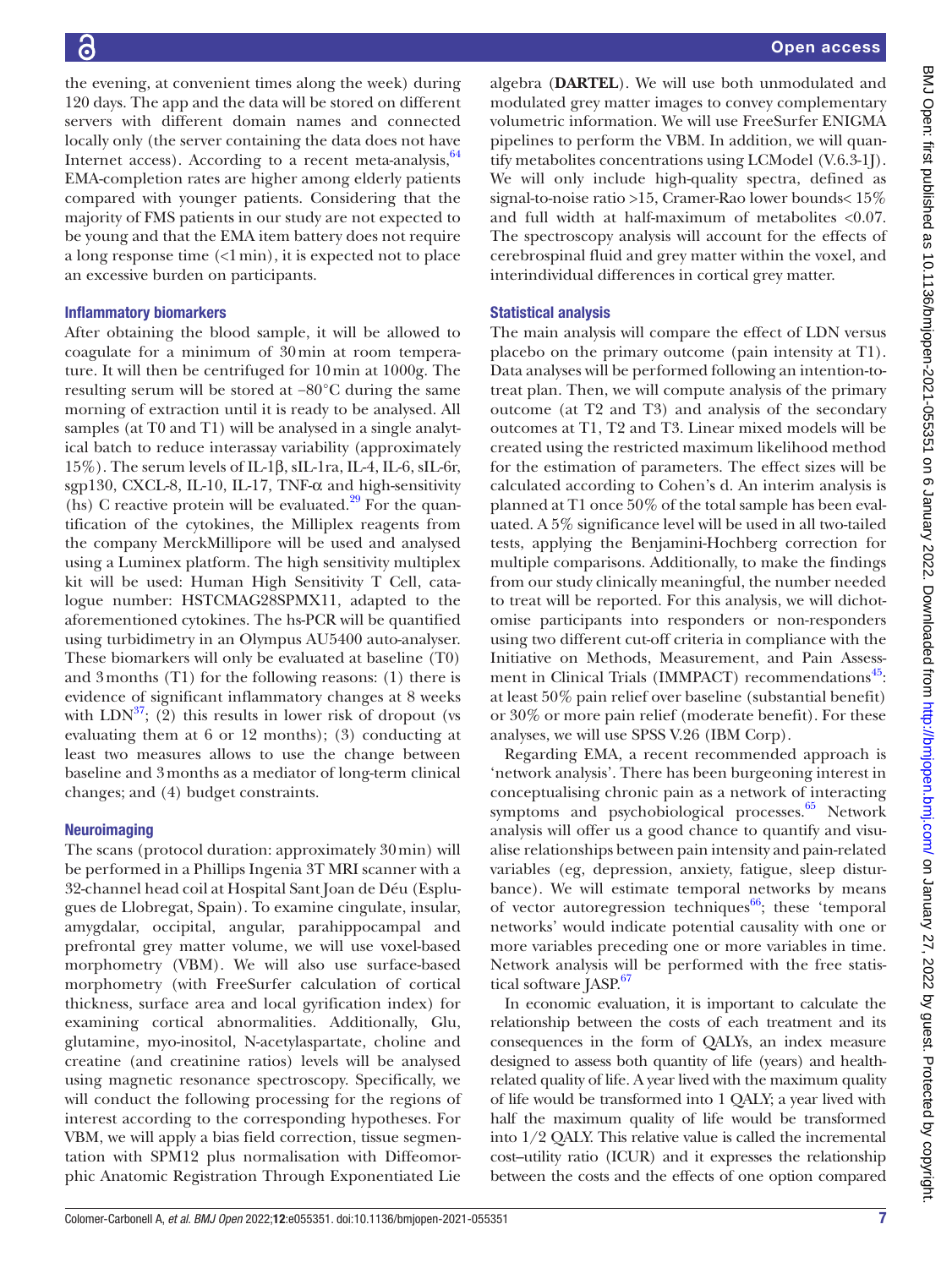with another. The QALYs obtained in the 12 months after the treatment onset will be calculated by the area under the curve. The direct costs will be calculated by adding together the costs derived from the medication and the use of the health services. The cost of medications will be calculated by multiplying the price per milligram by the total daily dose consumed (in milligrams) and the number of days that the treatment is received. The cost arising from the use of the health services (primary care, specialist and accident and emergency consultations, and hospital admissions) will be obtained from the clinical electronic records [\(http://www.](http://www.oblikue.com/en/esalud.html) [oblikue.com/en/esalud.html](http://www.oblikue.com/en/esalud.html)). The indirect costs will be calculated based on the days off work, which will be multiplied by the official minimum wage during the study period. The effect of the treatments will be estimated using ordinary least squares multivariate regression, adjusting for the baseline differences between groups. In order to manage uncertainty in the sampling distribution of the ICUR, nonparametric bootstrapping will be applied, with 1000 replications in each comparison. Cost–utility analyses will be conducted with STATA V.16.0 (StataCorp).

#### Patient and public involvement

Patients and the public will not be involved in the design, conduct, reporting or dissemination of our research.

## ETHICS AND DISSEMINATION

All procedures performed in this study will be in accordance with the 1964 Helsinki declaration and its last amendments (7th revision, adopted by the 64th World Medical Association General Assembly, Fortaleza, Brazil). Signed informed consent will be obtained from all patients once they have been informed of the study procedures, potential risks, and their right to withdraw at any time from the RCT. The FSJD Ethics Committee Board evaluated and approved the study protocol in June 2021 (PIC-178-19). Only the principal investigators (AR-S and JVL) will have full access to the final trial dataset. Modifications in the study protocol will be reported to the FSJD Ethics Committee Board as well as the independent CRO.

Once the RCT is completed, we will publish our results in international peer-reviewed biomedical journals and present them at national and international conferences. Authorship will be assigned in accordance with the International Committee of Medical Journal Editors guidance. In addition, we will send participating patients a short report of our findings. A copy of the report will also be sent to Institute of Health Carlos III (main funding body). The principal investigators will organise an end-of-study seminar. The main objective of this activity will be to share the study findings with stakeholders to discuss how to maximise uptake of the findings in patient treatment and clinical practice, and to determine future research directions.

#### **DISCUSSION**

As far as we know, no RCT has been published about the efficacy, safety, cost–utility and neurobiological

underpinnings of LDN in patients with FMS. This manuscript presents the design and rationale of a randomised, double-blinded, placebo-controlled phase III study, which is a powerful design to assess the efficacy of LDN. We have decided to administer 4.5mg/day of LDN in this RCT because this dose seems to provide an optimal balance between significant analgesic efficacy and minimal side effects (nausea, sleep disturbance, nightmares, etc) according to a recent study.<sup>[68](#page-9-39)</sup>

Our findings using this design in conjunction with those that will be obtained in another ongoing RCT that is being carried out in Denmark (The FINAL study) $^{69}$  may facilitate the approval of the first drug indicated for the treatment of FMS in Europe. The FINAL study is an ongoing singlecentre, randomised, double-blinded, placebo-controlled trial that is being carried out in Odense (Denmark). A total of 100women between 18 and 64years old with FMS will take either LDN or placebo for 3months. Besides selfreport measures, Danish researchers will also examine the levels of pro-inflammatory and anti-inflammatory cytokines. If our respective findings strongly differ in efficacy or safety, we might analyse which factors can account for the divergence and plan a multicountry confirmatory trial with an agreed design and methodology. As pointed out by Kim and Fishman, $\frac{70}{2}$  a common problem with a generic, compounded medication is the lack of commercial support for research. To begin studies such as INNOVA or FINAL, it is crucial to have the synergistic support from public funding bodies, private entities and commercial companies. This has been the case in the present study, with different public and private organisations providing economic and logistic support.

The inclusion of brain and blood immune biomarkers will allow us to determine whether LDN modulates neuroinflammatory processes involving inflammatory cells such as glial cells. These markers will also allow us to explore the 'hormetic' effects of the drug, that is, if a low dose of an antagonist (naltrexone) may paradoxically act as an agonist of the endogenous opiate system. As explained above, it is posited that LDN mainly acts as an immunomodulatory drug via blockade of TLR-4, which provides a therapeutic pathway to reduce activation of the inflammatory cascade and the nociceptive system. $71$ In a recent pilot study, $72$  patients with opioid induced hyperalgesia and patients with FMS were treated with LDN for 3 months. Via different mechanisms of action, LDN improved pain tolerance (measured with the cold pressor test) in both groups of patients, being the effect even stronger in those participants with opioid induced hyperalgesia. According to the authors, the mechanism of action that would explain the beneficial effects of LDN for FMS may be transient blockade of the opioid growth factor receptor.

Obtaining empirical evidence for cost–utility of treatments or interventions is required by the Ministry of Health in Spain for reimbursement. In Spain, a threshold of €22000–25000 per QALY gained is found to be consistent with decisions of adopting new technologies by the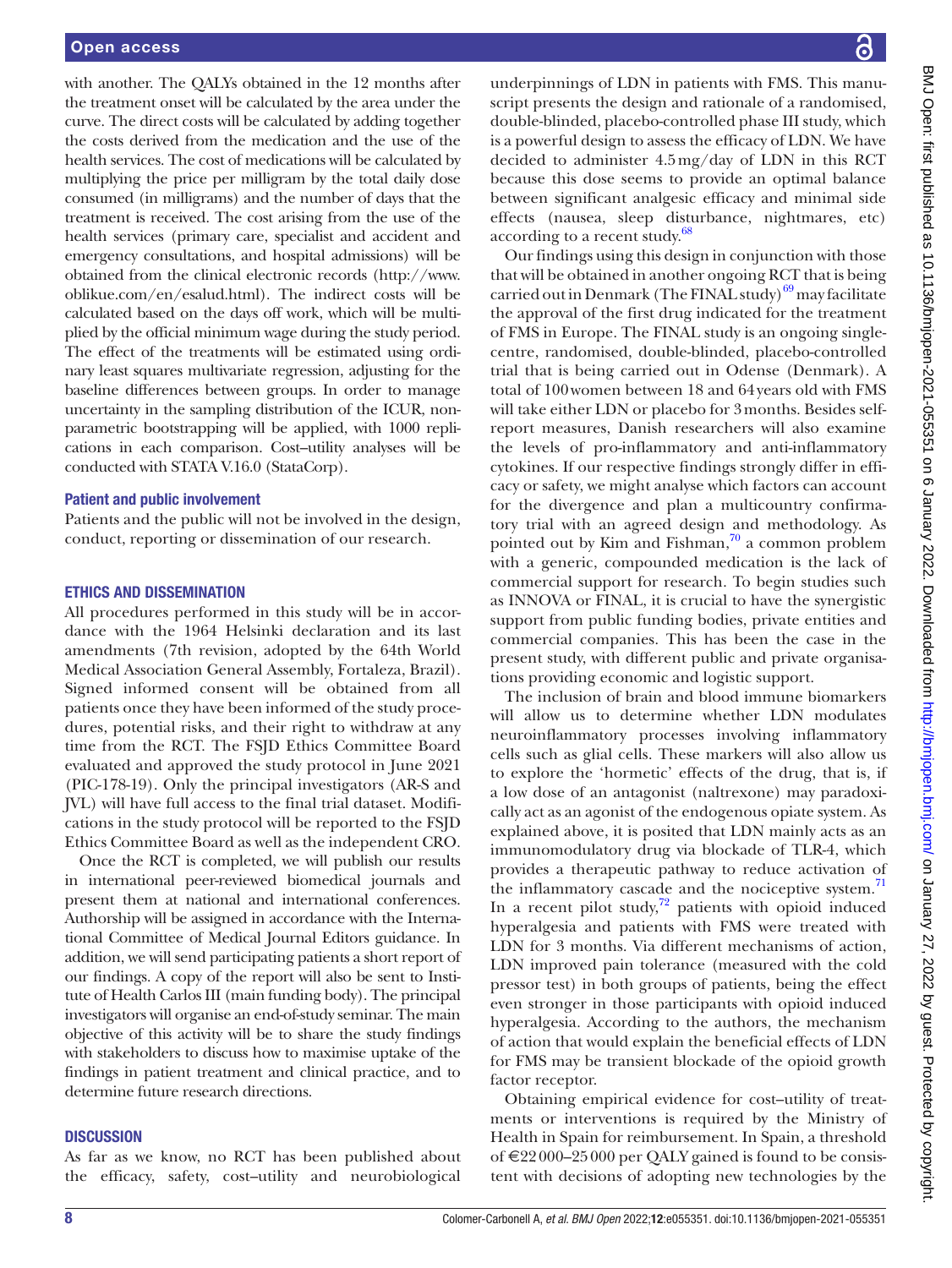National Health Service.<sup>[73](#page-10-2)</sup> To our knowledge, there is an absence of economic evaluations for LDN; therefore, an important feature of the present study is the cost–utility assessment of the drug.

FMS remains a chronic, debilitating and difficult to manage condition for many individuals around the world. After three decades of intensive research, the clinical benefits of pharmacological treatments remain unclear and limited. This study will evaluate the analgesic efficacy, safety and cost–utility of LDN using a rigorous and powered design. If efficacious and cost-effective, LDN might be the first drug approved for FMS in Europe.

## Trial status

This study is currently in the recruitment phase. The first patient will be enrolled in January 2022, and the study is expected to end in August 2024.

## **Confidentially**

Personal data will be stored in accordance with the Spanish regulation guidelines for clinical research. Participants will be allocated a unique identification (ID) number at entry. The master list linking participant personal information and ID number will be maintained in a password-protected hard drive at the Parc Sanitari Sant Joan de Déu (PSSJD; St. Boi de Llobregat, Spain). Data will be stored for 10 years after study completion.

#### Author affiliations

<sup>1</sup> Teaching, Research & Innovation Unit, Parc Sanitari Sant Joan de Déu, St. Boi de Llobregat, Spain

<sup>2</sup>Department of Basics, Developmental and Educational Psychology, Autonomous University of Barcelona, Cerdanyola del Vallès, Spain

3 Universidad de Ciencias Médicas de Villa Clara, Santa Clara, Cuba

- <sup>4</sup>Department of Basic and Clinical Psychology and Psychobiology, Universitat Jaume I, Castello de la Plana, Spain
- 5 Biomedical Research Centre in Physiopathology of Obesity and Nutrition (CIBERobn), Madrid, Spain

6 Diagnostic Imaging Department, Hospital Sant Joan de Déu, Esplugues de Llobregat, Spain

<sup>7</sup> Personal Social Services Research Unit, London School of Economics and Political Science, London, UK

8 Department of Psychiatry, Chulalongkorn University, Bangkok, Thailand

9 University of Alabama at Birmingham, Birmingham, Alabama, USA <sup>10</sup>Department of Clinical and Health Psychology, Autonomous University of

Barcelona, Cerdanyola del Vallès, Spain

11Department of Rheumatology, Parc Sanitari Sant Joan de Déu, St. Boi de Llobregat, Spain

Contributors JVL, AR-S and AF-S conceived the study and revised the manuscript. JVL drafted the manuscript. AC-C, JPS-M, HH-N, XB, CS-R, AG-P, JorM, JosM, FD, MM, JWY, AF-S and AR-S provided feedback on the manuscript, and all authors reviewed and approved the final version of the manuscript.

Funding This study has been funded by the Institute of Health Carlos III (ISCIII; ICI20/00080; CPII19/00003) and has been co-financed with European Union ERDF funds. JPS-M has a PFIS predoctoral contract from the ISCIII (FI20/00034). AC-C has a FI predoctoral contract from AGAUR (FI\_B/00216). AF-S acknowledges the funding from the Serra Húnter program (UAB-LE-8015). The ISCIII did not have any role in the analysis and interpretation of data, in the writing of the manuscript, or in the decision to submit the paper for publication.

#### Competing interests None declared.

Patient and public involvement Patients and/or the public were not involved in the design, or conduct, or reporting, or dissemination plans of this research.

## Patient consent for publication Not applicable.

Provenance and peer review Not commissioned; externally peer reviewed.

Open access This is an open access article distributed in accordance with the Creative Commons Attribution Non Commercial (CC BY-NC 4.0) license, which permits others to distribute, remix, adapt, build upon this work non-commercially, and license their derivative works on different terms, provided the original work is properly cited, appropriate credit is given, any changes made indicated, and the use is non-commercial. See: [http://creativecommons.org/licenses/by-nc/4.0/.](http://creativecommons.org/licenses/by-nc/4.0/)

#### ORCID iDs

Xavier Borràs<http://orcid.org/0000-0003-3972-1385> Juan V Luciano <http://orcid.org/0000-0003-0750-1599>

#### **REFERENCES**

- <span id="page-8-0"></span>1 Häuser W, Ablin J, Fitzcharles M-A, *et al*. Fibromyalgia. *[Nat Rev Dis](http://dx.doi.org/10.1038/nrdp.2015.22)  [Primers](http://dx.doi.org/10.1038/nrdp.2015.22)* 2015;1:15022.
- <span id="page-8-2"></span>2 Fietta P, Fietta P, Manganelli P. Fibromyalgia and psychiatric disorders. *[Acta Biomed](http://www.ncbi.nlm.nih.gov/pubmed/17933276)* 2007;78:88–95.
- <span id="page-8-1"></span>3 Queiroz LP. Worldwide epidemiology of fibromyalgia. *[Curr Pain](http://dx.doi.org/10.1007/s11916-013-0356-5)  [Headache Rep](http://dx.doi.org/10.1007/s11916-013-0356-5)* 2013;17:356.
- <span id="page-8-3"></span>Briley M. Drugs to treat fibromyalgia - the transatlantic difference. *[Curr Opin Investig Drugs](http://www.ncbi.nlm.nih.gov/pubmed/20047155)* 2010;11:16–18.
- 5 Nüesch E, Häuser W, Bernardy K, *et al*. Comparative efficacy of pharmacological and non-pharmacological interventions in fibromyalgia syndrome: network meta-analysis. *[Ann Rheum Dis](http://dx.doi.org/10.1136/annrheumdis-2011-201249)* 2013;72:955–62.
- 6 Thieme K, Mathys M, Turk DC. Evidenced-based guidelines on the treatment of fibromyalgia patients: are they consistent and if not, why not? have effective psychological treatments been overlooked? *[J Pain](http://dx.doi.org/10.1016/j.jpain.2016.12.006)* 2017;18:747–56.
- <span id="page-8-4"></span>7 Cagnie B, Coppieters I, Denecker S, *et al*. Central sensitization in fibromyalgia? A systematic review on structural and functional brain MRI. *[Semin Arthritis Rheum](http://dx.doi.org/10.1016/j.semarthrit.2014.01.001)* 2014;44:68–75.
- 8 Woolf CJ. Central sensitization: implications for the diagnosis and treatment of pain. *[Pain](http://dx.doi.org/10.1016/j.pain.2010.09.030)* 2011;152:S2–15.
- <span id="page-8-5"></span>Napadow V, LaCount L, Park K, et al. Intrinsic brain connectivity in fibromyalgia is associated with chronic pain intensity. *[Arthritis Rheum](http://dx.doi.org/10.1002/art.27497)* 2010;62:2545–55.
- <span id="page-8-6"></span>10 Jensen KB, Berna C, Loggia ML, *et al*. The use of functional neuroimaging to evaluate psychological and other nonpharmacological treatments for clinical pain. *[Neurosci Lett](http://dx.doi.org/10.1016/j.neulet.2012.03.010)* 2012;520:156–64.
- <span id="page-8-7"></span>11 Zunhammer M, Schweizer LM, Witte V, *et al*. Combined glutamate and glutamine levels in pain-processing brain regions are associated with individual pain sensitivity. *[Pain](http://dx.doi.org/10.1097/j.pain.0000000000000634)* 2016;157:2248–56.
- 12 Pyke TL, Osmotherly PG, Baines S. Measuring glutamate levels in the brains of fibromyalgia patients and a potential role for glutamate in the pathophysiology of fibromyalgia symptoms: a systematic review. *[Clin J Pain](http://dx.doi.org/10.1097/AJP.0000000000000474)* 2017;33:944–54.
- 13 Napadow V, Harris RE. What has functional connectivity and chemical neuroimaging in fibromyalgia taught us about the mechanisms and management of 'centralized' pain? *[Arthritis Res](http://dx.doi.org/10.1186/s13075-014-0425-0)  [Ther](http://dx.doi.org/10.1186/s13075-014-0425-0)* 2014;16:425.
- 14 Fayed N, Andres E, Rojas G, *et al*. Brain dysfunction in fibromyalgia and somatization disorder using proton magnetic resonance spectroscopy: a controlled study. *[Acta Psychiatr Scand](http://dx.doi.org/10.1111/j.1600-0447.2011.01820.x)* 2012;126:115–25.
- <span id="page-8-8"></span>15 Fayed N, Garcia-Campayo J, Magallón R, *et al*. Localized 1H-NMR spectroscopy in patients with fibromyalgia: a controlled study of changes in cerebral glutamate/glutamine, inositol, choline, and Nacetylaspartate. *[Arthritis Res Ther](http://dx.doi.org/10.1186/ar3072)* 2010;12:R134.
- 16 Harris RE, Sundgren PC, Craig AD, *et al*. Elevated insular glutamate in fibromyalgia is associated with experimental pain. *[Arthritis Rheum](http://dx.doi.org/10.1002/art.24849)* 2009;60:3146–52.
- 17 Feraco P, Bacci A, Pedrabissi F, *et al*. Metabolic abnormalities in pain-processing regions of patients with fibromyalgia: a 3T MR spectroscopy study. *[AJNR Am J Neuroradiol](http://dx.doi.org/10.3174/ajnr.A2550)* 2011;32:1585–90.
- 18 Harris RE, Napadow V, Huggins JP, *et al*. Pregabalin rectifies aberrant brain chemistry, connectivity, and functional response in chronic pain patients. *[Anesthesiology](http://dx.doi.org/10.1097/ALN.0000000000000017)* 2013;119:1453–64.
- 19 Murga I, Guillen V, Lafuente J-V. Cerebral magnetic resonance changes associated with fibromyalgia syndrome. *[Med Clin](http://dx.doi.org/10.1016/j.medcli.2017.01.034)* 2017;148:511–6.
- <span id="page-8-9"></span>20 Woolf CJ. Pain: moving from symptom control toward mechanism-specific pharmacologic management. *[Ann Intern Med](http://dx.doi.org/10.7326/0003-4819-140-8-200404200-00010)* 2004;140:441–51.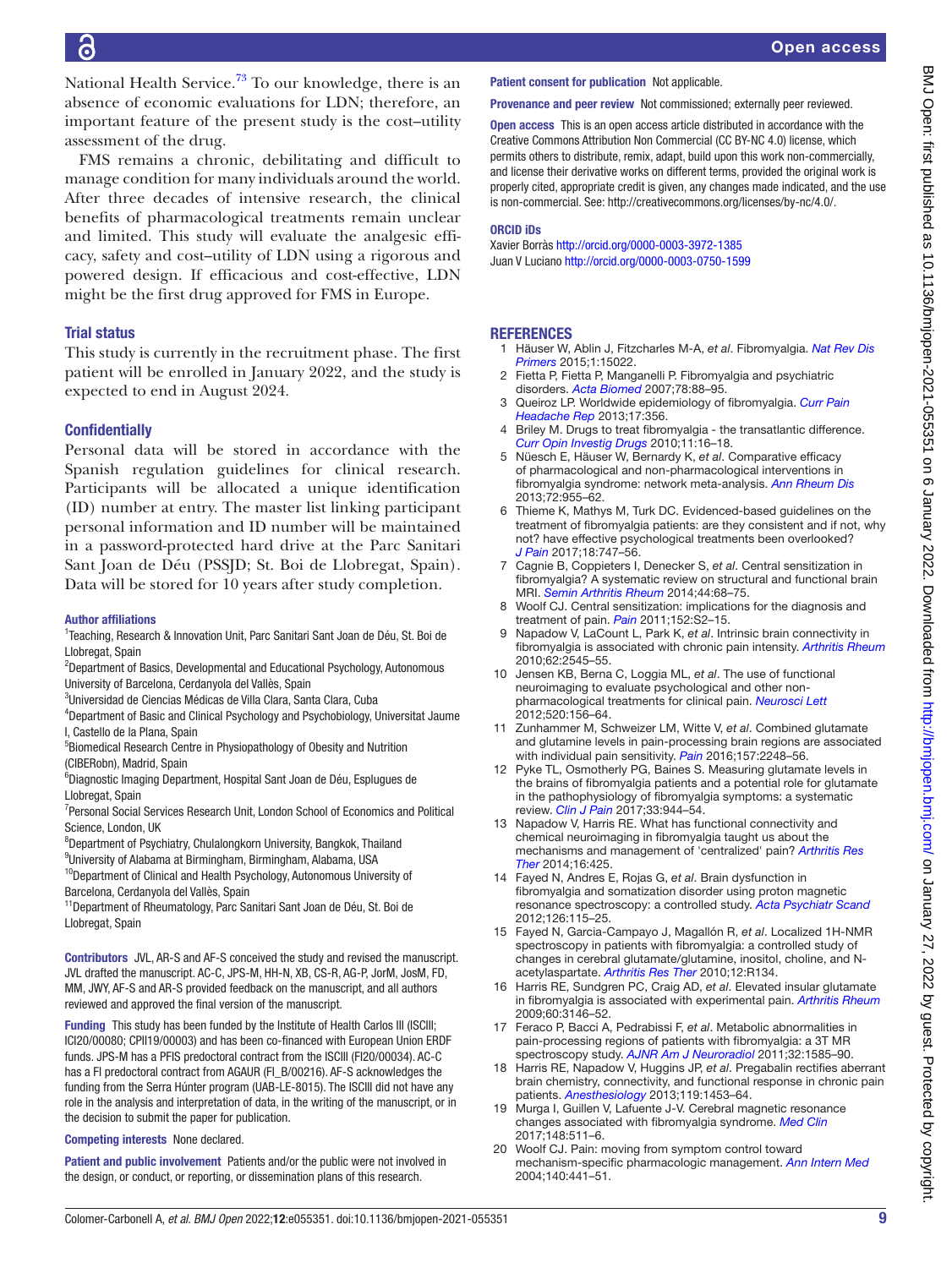# Open access

- 21 Ji R-R, Berta T, Nedergaard M. Glia and pain: is chronic pain a gliopathy? *[Pain](http://dx.doi.org/10.1016/j.pain.2013.06.022)* 2013;154:S10–28.
- <span id="page-9-0"></span>22 Lynch MA. The multifaceted profile of activated microglia. *[Mol](http://dx.doi.org/10.1007/s12035-009-8077-9)  [Neurobiol](http://dx.doi.org/10.1007/s12035-009-8077-9)* 2009;40:139–56.
- <span id="page-9-1"></span>23 Watkins LR, Hutchinson MR, Ledeboer A, *et al*. Norman Cousins Lecture. Glia as the "bad guys": implications for improving clinical pain control and the clinical utility of opioids. *[Brain Behav Immun](http://dx.doi.org/10.1016/j.bbi.2006.10.011)* 2007;21:131–46.
- <span id="page-9-2"></span>24 Kettenmann H, Hanisch U-K, Noda M, *et al*. Physiology of microglia. *[Physiol Rev](http://dx.doi.org/10.1152/physrev.00011.2010)* 2011;91:461–553.
- 25 Dantzer R. Cytokine, sickness behavior, and depression. *[Immunol](http://dx.doi.org/10.1016/j.iac.2009.02.002)  [Allergy Clin North Am](http://dx.doi.org/10.1016/j.iac.2009.02.002)* 2009;29:247–64.
- <span id="page-9-3"></span>26 Haroon E, Miller AH, Sanacora G. Inflammation, glutamate, and glia: a trio of trouble in mood disorders. *[Neuropsychopharmacology](http://dx.doi.org/10.1038/npp.2016.199)* 2017;42:193–215.
- <span id="page-9-4"></span>27 Albrecht DS, Forsberg A, Sandström A, *et al*. Brain glial activation in fibromyalgia - A multi-site positron emission tomography investigation. *[Brain Behav Immun](http://dx.doi.org/10.1016/j.bbi.2018.09.018)* 2019;75:72–83.
- <span id="page-9-5"></span>28 Niraula A, Sheridan JF, Godbout JP. Microglia priming with aging and stress. *[Neuropsychopharmacology](http://dx.doi.org/10.1038/npp.2016.185)* 2017;42:318–33.
- <span id="page-9-6"></span>29 Andrés-Rodríguez L, Borràs X, Feliu-Soler A, *et al*. Peripheral immune aberrations in fibromyalgia: a systematic review, metaanalysis and meta-regression. *[Brain Behav Immun](http://dx.doi.org/10.1016/j.bbi.2019.12.020)* 2020;87:881–9.
- <span id="page-9-7"></span>30 Bäckryd E, Tanum L, Lind A-L, *et al*. Evidence of both systemic inflammation and neuroinflammation in fibromyalgia patients, as assessed by a multiplex protein panel applied to the cerebrospinal fluid and to plasma. *[J Pain Res](http://dx.doi.org/10.2147/JPR.S128508)* 2017;10:515–25.
- 31 Kiguchi N, Kobayashi Y, Kishioka S. Chemokines and cytokines in neuroinflammation leading to neuropathic pain. *[Curr Opin Pharmacol](http://dx.doi.org/10.1016/j.coph.2011.10.007)* 2012;12:55–61.
- 32 Miller AH, Haroon E, Raison CL, *et al*. Cytokine targets in the brain: impact on neurotransmitters and neurocircuits. *[Depress Anxiety](http://dx.doi.org/10.1002/da.22084)* 2013;30:297–306.
- <span id="page-9-8"></span>33 Younger J, Parkitny L, McLain D. The use of low-dose naltrexone (LDN) as a novel anti-inflammatory treatment for chronic pain. *[Clin](http://dx.doi.org/10.1007/s10067-014-2517-2)  [Rheumatol](http://dx.doi.org/10.1007/s10067-014-2517-2)* 2014;33:451–9.
- 34 Patten DK, Schultz BG, Berlau DJ. The safety and efficacy of lowdose naltrexone in the management of chronic pain and inflammation in multiple sclerosis, fibromyalgia, Crohn's disease, and other chronic pain disorders. *[Pharmacotherapy](http://dx.doi.org/10.1002/phar.2086)* 2018;38:382–9.
- <span id="page-9-9"></span>35 Younger J, Mackey S. Fibromyalgia symptoms are reduced by lowdose naltrexone: a pilot study. *[Pain Med](http://dx.doi.org/10.1111/j.1526-4637.2009.00613.x)* 2009;10:663–72.
- <span id="page-9-10"></span>36 Younger J, Noor N, McCue R, *et al*. Low-dose naltrexone for the treatment of fibromyalgia: findings of a small, randomized, doubleblind, placebo-controlled, counterbalanced, crossover trial assessing daily pain levels. *[Arthritis Rheum](http://dx.doi.org/10.1002/art.37734)* 2013;65:529–38.
- <span id="page-9-11"></span>37 Parkitny L, Younger J. Reduced pro-inflammatory cytokines after eight weeks of low-dose naltrexone for fibromyalgia. *[Biomedicines](http://dx.doi.org/10.3390/biomedicines5020016)* 2017;5:16.
- <span id="page-9-12"></span>38 Chan A-W, Tetzlaff JM, Altman DG, *et al*. SPIRIT 2013 statement: defining standard protocol items for clinical trials. *[Ann Intern Med](http://dx.doi.org/10.7326/0003-4819-158-3-201302050-00583)* 2013;158:200–7.
- <span id="page-9-13"></span>39 Schulz KF, Altman DG, Moher D, *et al*. CONSORT 2010 statement: updated guidelines for reporting parallel group randomised trials. *[BMJ](http://dx.doi.org/10.1136/bmj.c332)* 2010;340:c332.
- <span id="page-9-14"></span>40 Husereau D, Drummond M, Petrou S, *et al*. Consolidated health economic evaluation reporting standards (CHEERS) statement. *[BMC](http://dx.doi.org/10.1186/1741-7015-11-80)  [Med](http://dx.doi.org/10.1186/1741-7015-11-80)* 2013;11:80.
- 41 Fayed N, Olivan-Blázquez B, Herrera-Mercadal P, *et al*. Changes in metabolites after treatment with memantine in fibromyalgia. A double-blind randomized controlled trial with magnetic resonance spectroscopy with a 6-month follow-up. *[CNS Neurosci Ther](http://dx.doi.org/10.1111/cns.12314)* 2014;20:999–1007.
- <span id="page-9-15"></span>42 Galvez-Sánchez CM, Reyes Del Paso GA. Diagnostic criteria for fibromyalgia: critical review and future perspectives. *[J Clin Med](http://dx.doi.org/10.3390/jcm9041219)* 2020;9:1219.
- <span id="page-9-16"></span>43 Häuser W, Jung E, Erbslöh-Möller B, *et al*. Validation of the fibromyalgia survey questionnaire within a cross-sectional survey. *[PLoS One](http://dx.doi.org/10.1371/journal.pone.0037504)* 2012;7:e37504.
- 44 Carrillo-de-la-Peña MT, Triñanes Y, González-Villar A, *et al*. Convergence between the 1990 and 2010 ACR diagnostic criteria and validation of the Spanish version of the fibromyalgia survey questionnaire (FSQ). *[Rheumatol Int](http://dx.doi.org/10.1007/s00296-014-3074-3)* 2015;35:141–51.
- <span id="page-9-17"></span>45 Dworkin RH, Turk DC, Wyrwich KW, *et al*. Interpreting the clinical importance of treatment outcomes in chronic pain clinical trials: IMMPACT recommendations. *[J Pain](http://dx.doi.org/10.1016/j.jpain.2007.09.005)* 2008;9:105–21.
- <span id="page-9-18"></span>46 Bennett RM, Friend R, Jones KD, *et al*. The revised fibromyalgia impact questionnaire (FIQR): validation and psychometric properties. *[Arthritis Res Ther](http://dx.doi.org/10.1186/ar2783)* 2009;11:R120.
- <span id="page-9-19"></span>47 Luciano JV, Aguado J, Serrano-Blanco A, *et al*. Dimensionality, reliability, and validity of the revised fibromyalgia impact

questionnaire in two Spanish samples. *[Arthritis Care Res](http://dx.doi.org/10.1002/acr.22034)* 2013;65:1682–9.

- <span id="page-9-20"></span>48 Lovibond PF, Lovibond SH. The structure of negative emotional states: comparison of the depression anxiety stress scales (DASS) with the Beck depression and anxiety inventories. *[Behav Res Ther](http://dx.doi.org/10.1016/0005-7967(94)00075-U)* 1995;33:335–43.
- <span id="page-9-21"></span>49 Alok R, Das SK, Agarwal GG, *et al*. Relationship of severity of depression, anxiety and stress with severity of fibromyalgia. *[Clin Exp](http://www.ncbi.nlm.nih.gov/pubmed/22243551)  [Rheumatol](http://www.ncbi.nlm.nih.gov/pubmed/22243551)* 2011;29:S70–2.
- <span id="page-9-22"></span>50 Bados A, Solanas A, Andrés R. Psychometric properties of the Spanish version of depression, anxiety and stress scales (DASS). *Psicothema* 2005;17:679–83.
- <span id="page-9-23"></span>51 Kratz AL, Schilling SG, Goesling J, *et al*. Development and initial validation of a brief self-report measure of cognitive dysfunction in fibromyalgia. *[J Pain](http://dx.doi.org/10.1016/j.jpain.2015.02.008)* 2015;16:527–36.
- <span id="page-9-24"></span>52 Feliu-Soler A, Pérez-Aranda A, Andrés-Rodríguez L, *et al*. Digging into the construct of fibrofog: psychometric properties of the Spanish version of the multidimensional inventory of subjective cognitive impairment in patients with fibromyalgia. *[J Appl Biobehav Res](http://dx.doi.org/10.1111/jabr.12134)* 2018;23:e12134.
- <span id="page-9-25"></span>53 Vázquez-Barquero JL, Vázquez Bourgón E, Herrera Castanedo S, *et al*. [Spanish version of the new World Health Organization Disability Assessment Schedule II (WHO-DAS-II): initial phase of development and pilot study. Cantabria disability work group]. *[Actas](http://www.ncbi.nlm.nih.gov/pubmed/10937388)  [Esp Psiquiatr](http://www.ncbi.nlm.nih.gov/pubmed/10937388)* 2000;28:77–87.
- <span id="page-9-26"></span>54 Smedema SM, Yaghmaian RA, Ruiz D. Psychometric validation of the world health organization disability assessment schedule 2.0-12-item version in persons with fibromyalgia syndrome. *J Rehabil* 2016;82:28–35.
- <span id="page-9-27"></span>55 Spitzer RL, Kroenke K, Williams JBW, *et al*. A brief measure for assessing generalized anxiety disorder: the GAD-7. *[Arch Intern Med](http://dx.doi.org/10.1001/archinte.166.10.1092)* 2006;166:1092–7.
- <span id="page-9-28"></span>56 Robinson RL, Kroenke K, Williams DA, *et al*. Longitudinal observation of treatment patterns and outcomes for patients with fibromyalgia: 12-month findings from the REFLECTIONS study. *[Pain Med](http://dx.doi.org/10.1111/pme.12168)* 2013;14:1400–15.
- <span id="page-9-29"></span>57 Smith SM, Wang AT, Katz NP, *et al*. Adverse event assessment, analysis, and reporting in recent published analgesic clinical trials: ACTTION systematic review and recommendations. *[Pain](http://dx.doi.org/10.1016/j.pain.2013.03.003)* 2013;154:997–1008.
- <span id="page-9-30"></span>58 Herdman M, Gudex C, Lloyd A, *et al*. Development and preliminary testing of the new five-level version of EQ-5D (EQ-5D-5L). *[Qual Life](http://dx.doi.org/10.1007/s11136-011-9903-x)  [Res](http://dx.doi.org/10.1007/s11136-011-9903-x)* 2011;20:1727–36.
- <span id="page-9-31"></span>59 Vázquez-Barquero JL, Gaite L, Cuesta MJ. Spanish version of the CSRI: a mental health cost evaluation interview. *Arch Neurobiol* 1997;60:171–84.
- <span id="page-9-32"></span>60 Scott W, McCracken LM. Patients' impression of change following treatment for chronic pain: global, specific, a single dimension, or many? *[J Pain](http://dx.doi.org/10.1016/j.jpain.2015.02.007)* 2015;16:518–26.
- <span id="page-9-33"></span>61 May M, Junghaenel DU, Ono M, *et al*. Ecological momentary assessment methodology in chronic pain research: a systematic review. *[J Pain](http://dx.doi.org/10.1016/j.jpain.2018.01.006)* 2018;19:699–716.
- 62 Colombo D, Fernández-Álvarez J, Patané A, *et al*. Current state and future directions of technology-based ecological momentary assessment and intervention for major depressive disorder: a systematic review. *[J Clin Med](http://dx.doi.org/10.3390/jcm8040465)* 2019;8:465.
- <span id="page-9-34"></span>63 Suso-Ribera C, Castilla D, Zaragozá I, *et al*. Validity, reliability, feasibility, and usefulness of pain monitor: a multidimensional smartphone APP for daily monitoring of adults with heterogenous chronic pain. *[Clin J Pain](http://dx.doi.org/10.1097/AJP.0000000000000618)* 2018;34:900–8.
- <span id="page-9-35"></span>64 Ono M, Schneider S, Junghaenel DU, *et al*. What affects the completion of ecological momentary assessments in chronic pain research? An individual patient data meta-analysis. *[J Med Internet](http://dx.doi.org/10.2196/11398)  [Res](http://dx.doi.org/10.2196/11398)* 2019;21:e11398.
- <span id="page-9-36"></span>65 Gómez Penedo JM, Rubel JA, Blättler L, *et al*. The complex interplay of pain, depression, and anxiety symptoms in patients with chronic pain: a network approach. *[Clin J Pain](http://dx.doi.org/10.1097/AJP.0000000000000797)* 2020;36:249–59.
- <span id="page-9-37"></span>66 Bringmann LF, Vissers N, Wichers M, *et al*. A network approach to psychopathology: new insights into clinical longitudinal data. *[PLoS](http://dx.doi.org/10.1371/journal.pone.0060188)  [One](http://dx.doi.org/10.1371/journal.pone.0060188)* 2013;8:e60188.
- <span id="page-9-38"></span>67 Love J, Selker R, Marsman M, *et al*. JASP: Graphical statistical software for common statistical designs. *[J Stat Softw](http://dx.doi.org/10.18637/jss.v088.i02)* 2019;88:1–17.
- <span id="page-9-39"></span>68 Bruun-Plesner K, Blichfeldt-Eckhardt MR, Vaegter HB, *et al*. Lowdose naltrexone for the treatment of fibromyalgia: investigation of dose-response relationships. *[Pain Med](http://dx.doi.org/10.1093/pm/pnaa001)* 2020;21:2253–61.
- <span id="page-9-40"></span>69 Bruun KD, Amris K, Vaegter HB, *et al*. Low dose naltrexone for the treatment of fibromyalgia: protocol for a double-blind, randomized, placebo-controlled trial. *[Trials](http://dx.doi.org/10.1186/s13063-021-05776-7)* 2021;22:804.
- <span id="page-9-41"></span>70 Kim PS, Fishman MA. Low-dose naltrexone for chronic pain: update and systemic review. *[Curr Pain Headache Rep](http://dx.doi.org/10.1007/s11916-020-00898-0)* 2020;24:1–8.